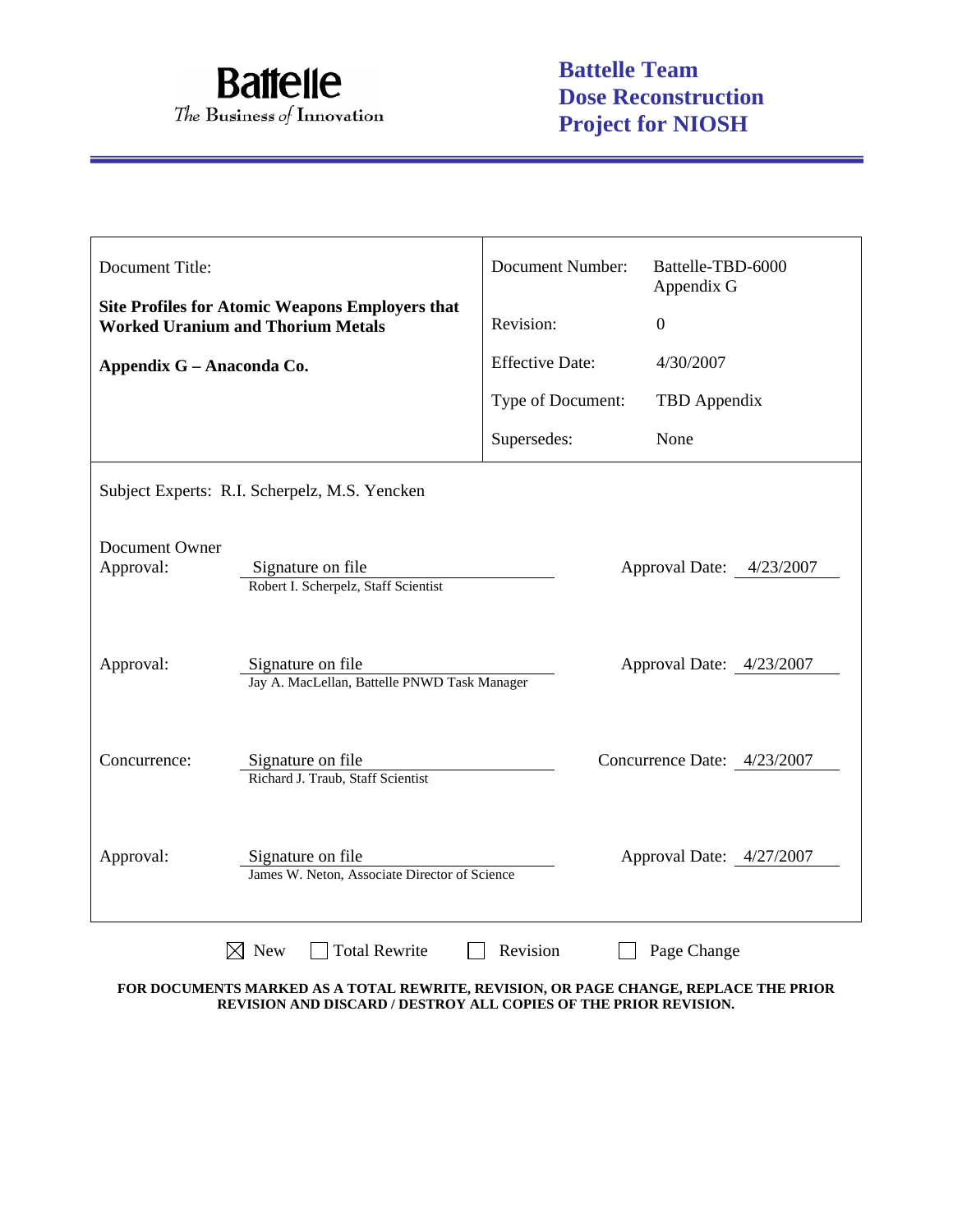# **ANACONDA COMPANY**

# **G.1 Introduction**

This document serves as an appendix to Battelle-TBD-6000, Site Profiles for Atomic Weapons Employers that Worked Uranium and Thorium Metals. This appendix describes the results of document research specific to this site. Where specific information is lacking, research into similar facilities described in the body of this Site Profile is used.

# **G.2 Site Description**

The Atomic Weapons Employer Anaconda Company was located in Waterbury Connecticut. The facility was also known as American Brass Co., Fabric Metal Goods Plant and West Tube Mill, and Anamet Inc. It is listed as an Atomic Weapons Employer in 1942 and 1956 through 1959. In 1942, the American Brass Company produced the barriers used in the gaseous diffusion process. In the late 1950s, under contract to Nuclear Metals Inc., the company extruded copper-clad uranium billets into tubes at least two separate times for the Savannah River Site. While the original plans called for work on 500 billets, only around 50 were actually processed. The operations involved plating, heating, extruding, sawing, drilling, deburring, cleaning, testing, crating, and shipping. Work was conducted at the West Tube Mill. AEC Health and Safety Laboratory personnel visited the site in 1956 and 1959, and obtained air quality and surface radiation measurements during the later visit.<sup>1</sup>

### **G.2.1 Site Activities**

References indicate 4 billets were received for the pilot run in September 1956, ten extrusions were done in March 1957, and fifty billets were extruded in 1959. Although the extrusion rate for the last campaigns in 1959 was at four billets per hour, an estimate that is favorable to claimants of three eight-hour shifts should be used for 1959, and one shift each in 1957 and 1956. No additional information was found on what work was being done in 1942. Production of barriers used in the gaseous diffusion process would not result in radiation dose to Anaconda employees other than required medical xray dose.

### **G.2.2 Job Categories**

Each claim will be evaluated to determine the most appropriate Job Category from the list below.

| Plant Floor High       | (Involved directly in operations)   |
|------------------------|-------------------------------------|
| <b>Plant Floor Low</b> | (Involved in support of operations) |
| Supervisor             |                                     |
| Clerk                  |                                     |

# **G.3 Occupational Medical Dose**

No information regarding occupational medical dose specific to Anaconda was found. Information to be used in dose reconstructions for which no specific information is available is provided in ORAUT-OTIB-0006, the dose reconstruction project technical information bulletin covering diagnostic x-ray procedures.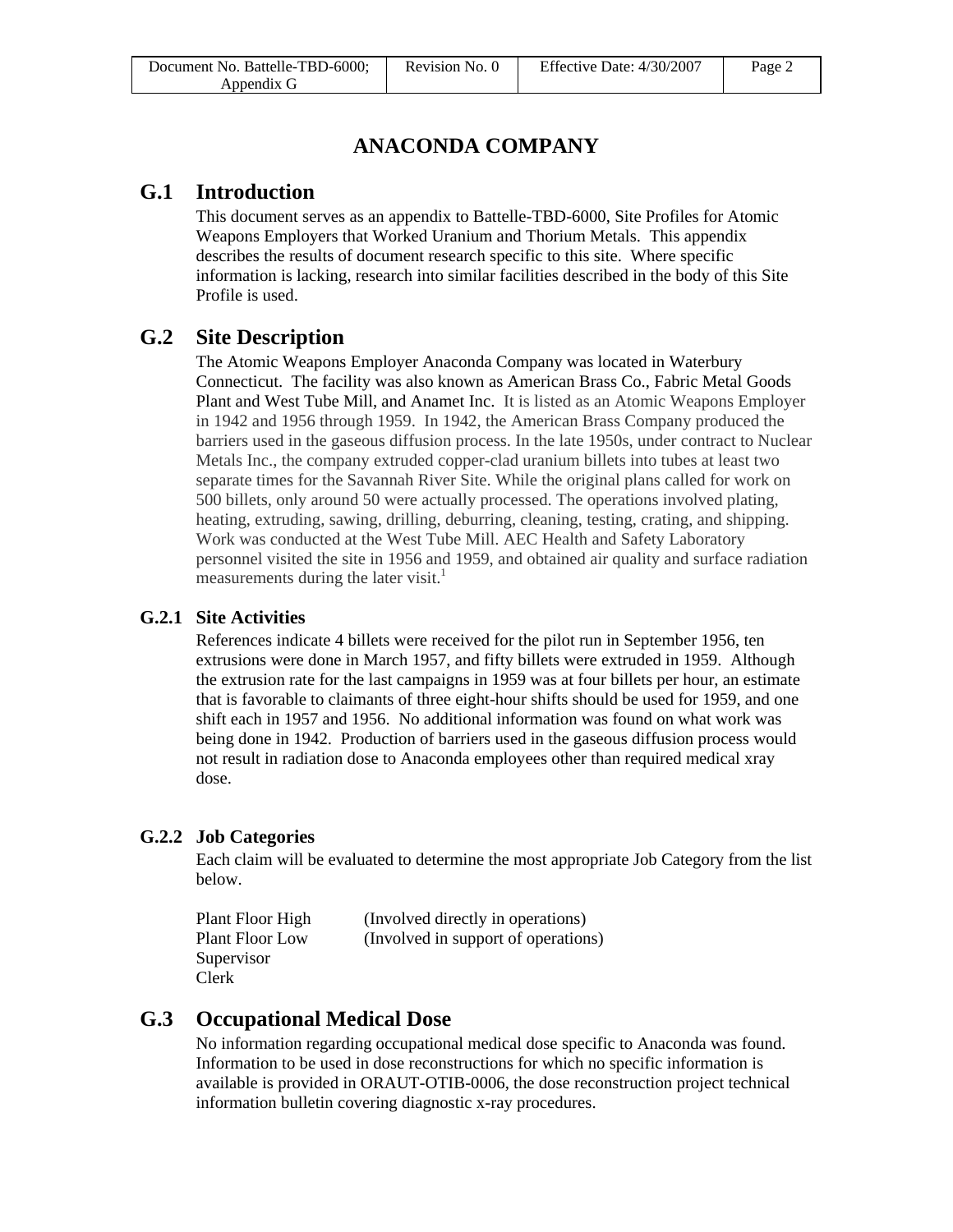| Document No. Battelle-TBD-6000; | Revision No. 0 | Effective Date: 4/30/2007 | Page 3 |
|---------------------------------|----------------|---------------------------|--------|
| Appendix G                      |                |                           |        |

# **G.4 Occupational Internal Dose**

Air monitoring data are available from the 1956 and 1959 operations reported as averages by the New York Operations Office (Reference ID 14180, page 5). The breathing zone air monitoring results for the machine shop are reported as an average of 5 dpm/ $\overline{M}^3$ . The maximum for the campaign was 39 dpm/ $\overline{M}^3$ . It is not known if the 39 dpm/ $\overline{M}^3$  result was a breathing zone sample, but to be favorable to claimants this maximum value has been used as the process average because when 5 is used with a GSD of 5, the  $95<sup>th</sup>$  percentile is only 19.

These values were used to derive the inhalation values presented in Table G.1. The values in the table are presented as pCi per calendar day inhalation. These values were used to determine an ingestion intake in accordance with this TBD. Those values are presented as a pCi per calendar day ingestion in Table G.2

# **G.5 Occupational External Dose**

No data was found in the Site Research database related to occupational external dose during AEC work. The work performed at Anaconda involved extruding uranium ingots. Therefore, the external dose values in the TBD for extrusion should be used.

Tables G.3 and G.4 present these values as a mrem per calendar day value to be used for each calendar year listed.

# **G.6 Residual Contamination**

Operations at Anaconda resulted in little potential for residual contamination. As such, no exposure to residual contamination is assumed for 1958 and after 1959<sup>2</sup>. Also, since there was no radioactive material associated with the operations described for 1942, no residual contamination is assumed prior to 1956.

# **G.7 References**

- 1. DOE Office of Health, Safety and Security, EEOICPA web site. http://www.hss.energy.gov/healthsafety/fwsp/advocacy/faclist/findfacility.cfm
- 2. Report on Residual Radioactive and Beryllium Contamination at Atomic Weapons Employer Facilities and Beryllium Vender Facilities. <http://www.cdc.gov/niosh/ocas/pdfs/tbd/rescon/rcontam1206.pdf> &

<http://www.cdc.gov/niosh/ocas/pdfs/tbd/rescon/appen-a2.pdf>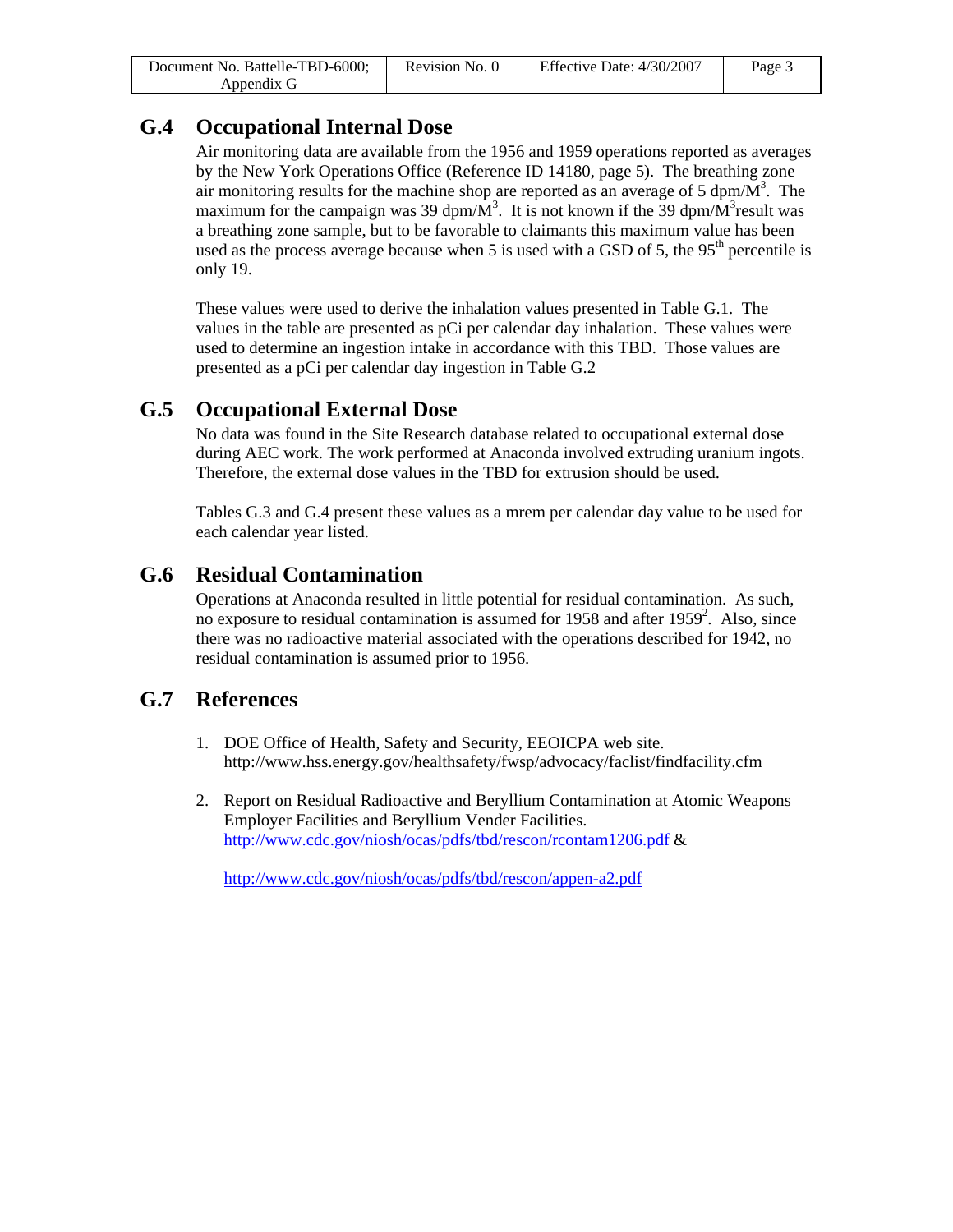| Document No. Battelle-TBD-6000; Appendix G | Pevision No. v | .4/10/2007<br><b>Effective Date:</b> | $P_{\text{age}}$ . |
|--------------------------------------------|----------------|--------------------------------------|--------------------|
|                                            |                |                                      |                    |

#### **Table G.1 INTERNAL DOSE PATHWAYS - Inhalation of Airborne Radionuclides**

#### **Assumptions:**

Operational Period Daily Weighted Average Air Concentration: 11 dpm/M^3 Residual Period Daily Weighted Average Air Concentration: 6.93E-04 dpm/M^3 TBD GSD Default is 5 Conversion Factor: 2.22 dpm/pCi Breathing Rate: 1.2 m^3/hour All intakes and doses assume full-time employment for the given year.

| <b>Job Category</b>    | Year | Operation<br><b>Phase</b> | Hr/Yr | Relevant<br><b>Nuclide</b> | <b>Intake</b><br>(pCi/d) | <b>GSD</b> | <b>TBD Reference or Research Justification</b> |
|------------------------|------|---------------------------|-------|----------------------------|--------------------------|------------|------------------------------------------------|
| Plant Floor High       | 1956 | Operations                | 8     | U234                       | 1.27E-01                 | 5          | Measured air sample data                       |
| Plant Floor High       | 1957 | <b>Operations</b>         | 8     | U234                       | 1.27E-01                 | 5          | Measured air sample data                       |
| Plant Floor High       | 1958 | Operations                | 0     | U234                       | $0.00E + 00$             | 5          | Measured air sample data                       |
| Plant Floor High       | 1959 | Operations                | 24    | U234                       | 3.80E-01                 | 5          | Measured air sample data                       |
| <b>Plant Floor Low</b> | 1956 | <b>Operations</b>         | 4     | U234                       | 6.34E-02                 | 5          | Ratio'ed from Plant Floor High                 |
| <b>Plant Floor Low</b> | 1957 | <b>Operations</b>         | 4     | U234                       | 6.34E-02                 | 5          | Ratio'ed from Plant Floor High                 |
| Plant Floor Low        | 1958 | Operations                | 0     | U234                       | $0.00E + 00$             | 5          | Ratio'ed from Plant Floor High                 |
| <b>Plant Floor Low</b> | 1959 | Operations                | 12    | U234                       | 1.90E-01                 | 5          | Ratio'ed from Plant Floor High                 |
| Supervisor             | 1956 | Operations                | 2     | U234                       | 3.17E-02                 | 5          | Ratio'ed from Plant Floor High                 |
| Supervisor             | 1957 | Operations                | 0     | U234                       | $0.00E + 00$             | 5          | Ratio'ed from Plant Floor High                 |
| Supervisor             | 1958 | Operations                | 2     | U234                       | 3.17E-02                 | 5          | Ratio'ed from Plant Floor High                 |
| Supervisor             | 1959 | Operations                | 0     | U234                       | $0.00E + 00$             | 5          | Ratio'ed from Plant Floor High                 |
| Clerical               | 1956 | Operations                | 0.2   | U234                       | 3.17E-03                 | 5          | Ratio'ed from Plant Floor High                 |
| Clerical               | 1957 | Operations                | 0     | U234                       | $0.00E + 00$             | 5          | Ratio'ed from Plant Floor High                 |
| Clerical               | 1958 | Operations                | 0.2   | U234                       | 3.17E-03                 | 5          | Ratio'ed from Plant Floor High                 |
| Clerical               | 1959 | Operations                | 0     | U234                       | $0.00E + 00$             | 5          | Ratio'ed from Plant Floor High                 |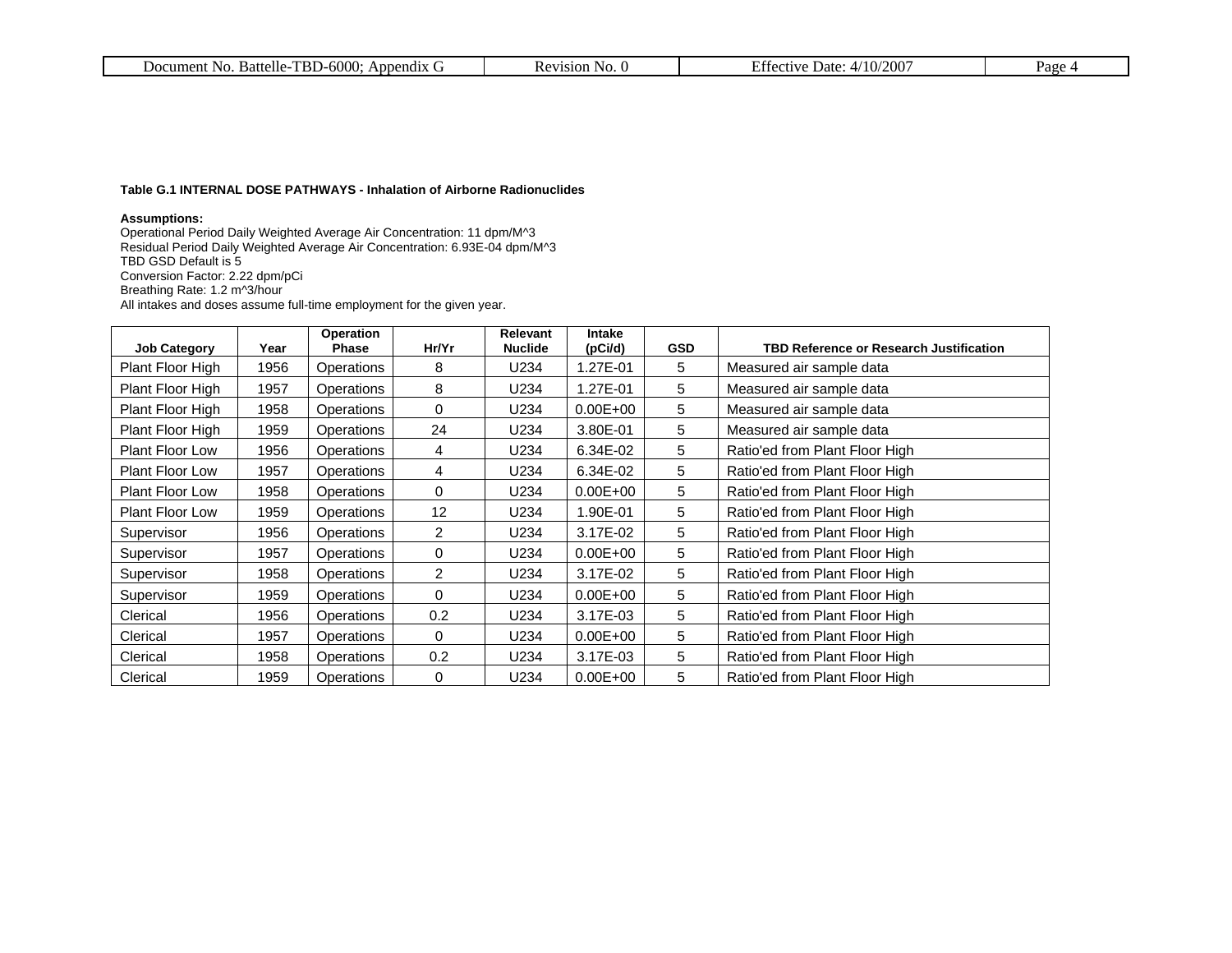| -TBD-6000<br>uttelle<br>Appendix<br>ument.<br>DOC.<br>$\mathbf{D}$<br>,,,, | No.<br>1810N | $/200^{\circ}$<br>200<br>.<br>Date<br>⇒t1VA<br>.627<br>$\mathbf{1}$ | $a$ ge. |
|----------------------------------------------------------------------------|--------------|---------------------------------------------------------------------|---------|
|----------------------------------------------------------------------------|--------------|---------------------------------------------------------------------|---------|

#### **Table G.2 INTERNAL DOSE PATHWAYS - Ingestion of Airborne Radionuclides**

#### **Assumptions:**

Air Concentration to Intake Conversion Factor: 3.06E-05 (M^3/d)/(hr/y) - see 7.1.6 TBD-6000 Deposition velocity: 0.00075 m/s Resuspension Factor: 1.00E-06 1/m TBD GSD Default is 5

| <b>Job Category</b>    | Year | Operation<br><b>Phase</b> | Hr/Yr          | Relevant<br><b>Nuclide</b> | <b>Intake</b><br>(pCi/d) | <b>GSD</b> | <b>TBD Reference or Research Justification</b> |
|------------------------|------|---------------------------|----------------|----------------------------|--------------------------|------------|------------------------------------------------|
| Plant Floor High       | 1956 | Operations                | 8              | U234                       | 1.18E-03                 | 5          | Measured air sample data                       |
| Plant Floor High       | 1957 | Operations                | 8              | U234                       | 1.18E-03                 | 5          | Measured air sample data                       |
| Plant Floor High       | 1958 | Operations                | 0              | U234                       | $0.00E + 00$             | 5          | Measured air sample data                       |
| Plant Floor High       | 1959 | Operations                | 24             | U234                       | $3.54E-03$               | 5          | Measured air sample data                       |
| <b>Plant Floor Low</b> | 1956 | Operations                | 4              | U234                       | 5.90E-04                 | 5          | Ratio'ed from Plant Floor High                 |
| <b>Plant Floor Low</b> | 1957 | <b>Operations</b>         | 4              | U234                       | 5.90E-04                 | 5          | Ratio'ed from Plant Floor High                 |
| <b>Plant Floor Low</b> | 1958 | Operations                | 0              | U234                       | $0.00E + 00$             | 5          | Ratio'ed from Plant Floor High                 |
| Plant Floor Low        | 1959 | <b>Operations</b>         | 12             | U234                       | 1.77E-03                 | 5          | Ratio'ed from Plant Floor High                 |
| Supervisor             | 1956 | Operations                | $\overline{2}$ | U234                       | 2.95E-04                 | 5          | Ratio'ed from Plant Floor High                 |
| Supervisor             | 1957 | Operations                | 0              | U234                       | 2.95E-04                 | 5          | Ratio'ed from Plant Floor High                 |
| Supervisor             | 1958 | Operations                | 2              | U234                       | $0.00E + 00$             | 5          | Ratio'ed from Plant Floor High                 |
| Supervisor             | 1959 | Operations                | 0              | U234                       | 8.85E-04                 | 5          | Ratio'ed from Plant Floor High                 |
| Clerical               | 1956 | <b>Operations</b>         | 0.2            | U234                       | 2.95E-05                 | 5          | Ratio'ed from Plant Floor High                 |
| Clerical               | 1957 | Operations                | 0              | U234                       | 2.95E-05                 | 5          | Ratio'ed from Plant Floor High                 |
| Clerical               | 1958 | Operations                | 0.2            | U234                       | $0.00E + 00$             | 5          | Ratio'ed from Plant Floor High                 |
| Clerical               | 1959 | Operations                | 0              | U234                       | 8.85E-05                 | 5          | Ratio'ed from Plant Floor High                 |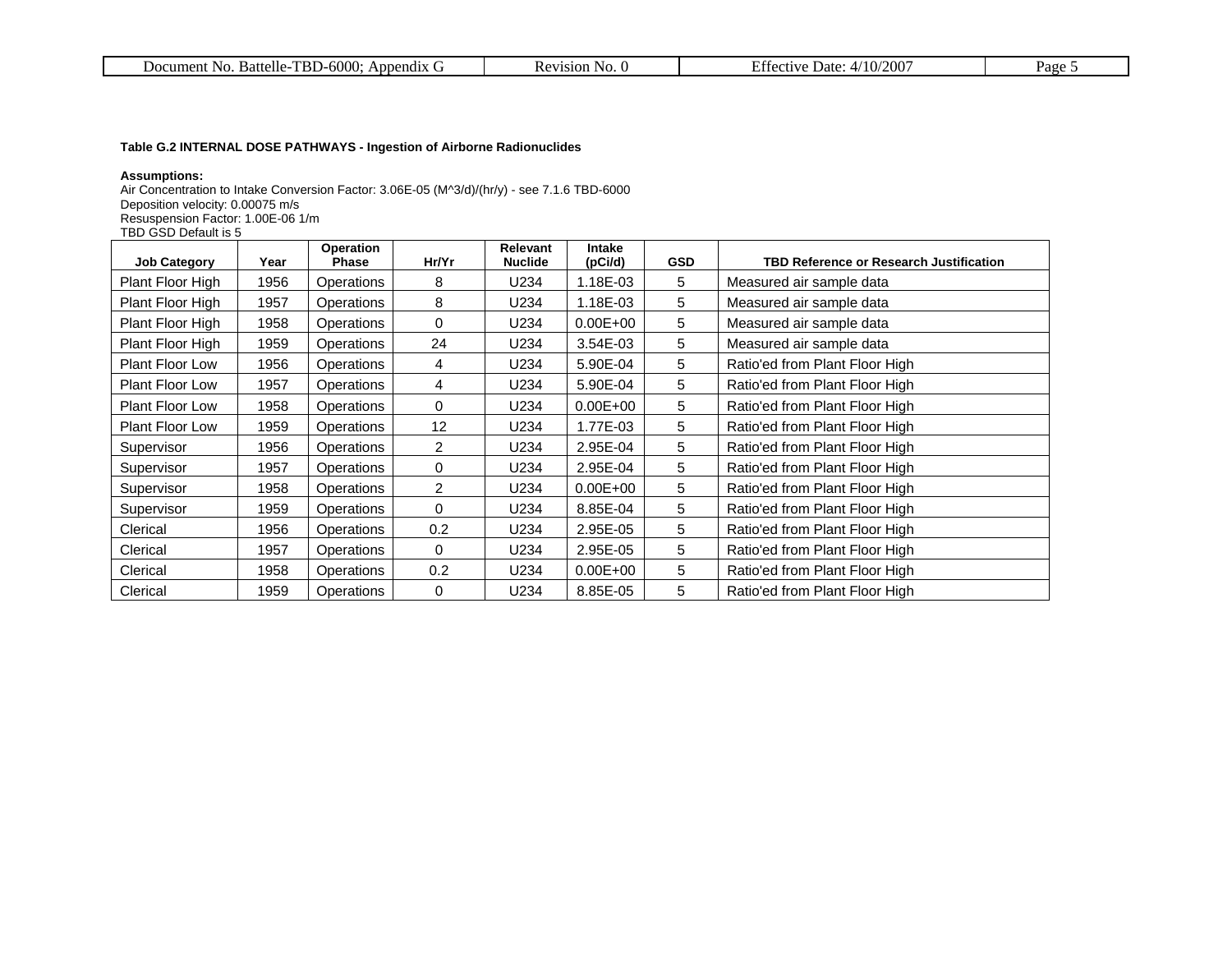| $-600c$<br>Battell<br>əendix.<br>Anr<br>N <sub>0</sub><br>aiment<br><b>JOK</b><br>باللاب | 71S1ON.<br>NO. | 0/200<br>$\overline{\phantom{a}}$<br>Date:<br>∙tıv€ | 'age |
|------------------------------------------------------------------------------------------|----------------|-----------------------------------------------------|------|
|------------------------------------------------------------------------------------------|----------------|-----------------------------------------------------|------|

#### **Table G.3 EXTERNAL DOSE PATHWAYS - Whole Body**

#### **Asumptions:**

Submersion Dose Conversion Factor: 2.462E-09 mrem/h/dpm/m^3 Deposition velocity: 0.0008 Contaminated Surface Dose Conversion Factor: 5.615E-10 mrem/h/dpm/m^2 All external dose from estimated exposure to uranium rods

Residual period: Assume no handling of U metal - only exposure is from residual contamination on floor and in air

|                        |      |                                  |                |                                   | <b>External</b><br>Whole |            |                                                           |
|------------------------|------|----------------------------------|----------------|-----------------------------------|--------------------------|------------|-----------------------------------------------------------|
| <b>Job Category</b>    | Year | <b>Operation</b><br><b>Phase</b> | Hr/Yr          | <b>Relevant</b><br><b>Nuclide</b> | Body<br>(mR/d)           | <b>GSD</b> | TBD Reference or Research Justification                   |
| Plant Floor High       | 1956 | Operations                       | 8              | U234                              | 6.25E-03                 | 5          | Generic Metal TBD, Section 6.3                            |
| Plant Floor High       | 1957 | Operations                       | 8              | U234                              | 6.25E-03                 | 5          | Generic Metal TBD, Section 6.3, with Residual assumptions |
| Plant Floor High       | 1958 | Operations                       | $\Omega$       | U234                              | $0.00E + 00$             | 5          | Generic Metal TBD, Section 6.3, with Residual assumptions |
| Plant Floor High       | 1959 | <b>Operations</b>                | 24             | U234                              | 1.87E-02                 | 5          | Generic Metal TBD, Section 6.3, with Residual assumptions |
| <b>Plant Floor Low</b> | 1956 | Operations                       | 4              | U234                              | 3.12E-03                 | 5          | Ratio'ed from Plant Floor High                            |
| <b>Plant Floor Low</b> | 1957 | Operations                       | 4              | U234                              | $3.12E-03$               | 5          | Ratio'ed from Plant Floor High                            |
| <b>Plant Floor Low</b> | 1958 | Operations                       | $\Omega$       | U234                              | $0.00E + 00$             | 5          | Ratio'ed from Plant Floor High                            |
| <b>Plant Floor Low</b> | 1959 | Operations                       | 12             | U234                              | 9.37E-03                 | 5          | Ratio'ed from Plant Floor High                            |
| Supervisor             | 1956 | <b>Operations</b>                | $\overline{2}$ | U234                              | 1.56E-03                 | 5          | Ratio'ed from Plant Floor High                            |
| Supervisor             | 1957 | Operations                       | 0              | U234                              | 1.56E-03                 | 5          | Ratio'ed from Plant Floor High                            |
| Supervisor             | 1958 | <b>Operations</b>                | $\overline{2}$ | U234                              | $0.00E + 00$             | 5          | Ratio'ed from Plant Floor High                            |
| Supervisor             | 1959 | Operations                       | 0              | U234                              | 4.69E-03                 | 5          | Ratio'ed from Plant Floor High                            |
| Clerical               | 1956 | <b>Operations</b>                | 0.2            | U234                              | 1.56E-04                 | 5          | Ratio'ed from Plant Floor High                            |
| Clerical               | 1957 | Operations                       | $\mathbf 0$    | U234                              | 1.56E-04                 | 5          | Ratio'ed from Plant Floor High                            |
| Clerical               | 1958 | <b>Operations</b>                | 0.2            | U234                              | $0.00E + 00$             | 5          | Ratio'ed from Plant Floor High                            |
| Clerical               | 1959 | Operations                       | 0              | U234                              | 4.69E-04                 | 5          | Ratio'ed from Plant Floor High                            |